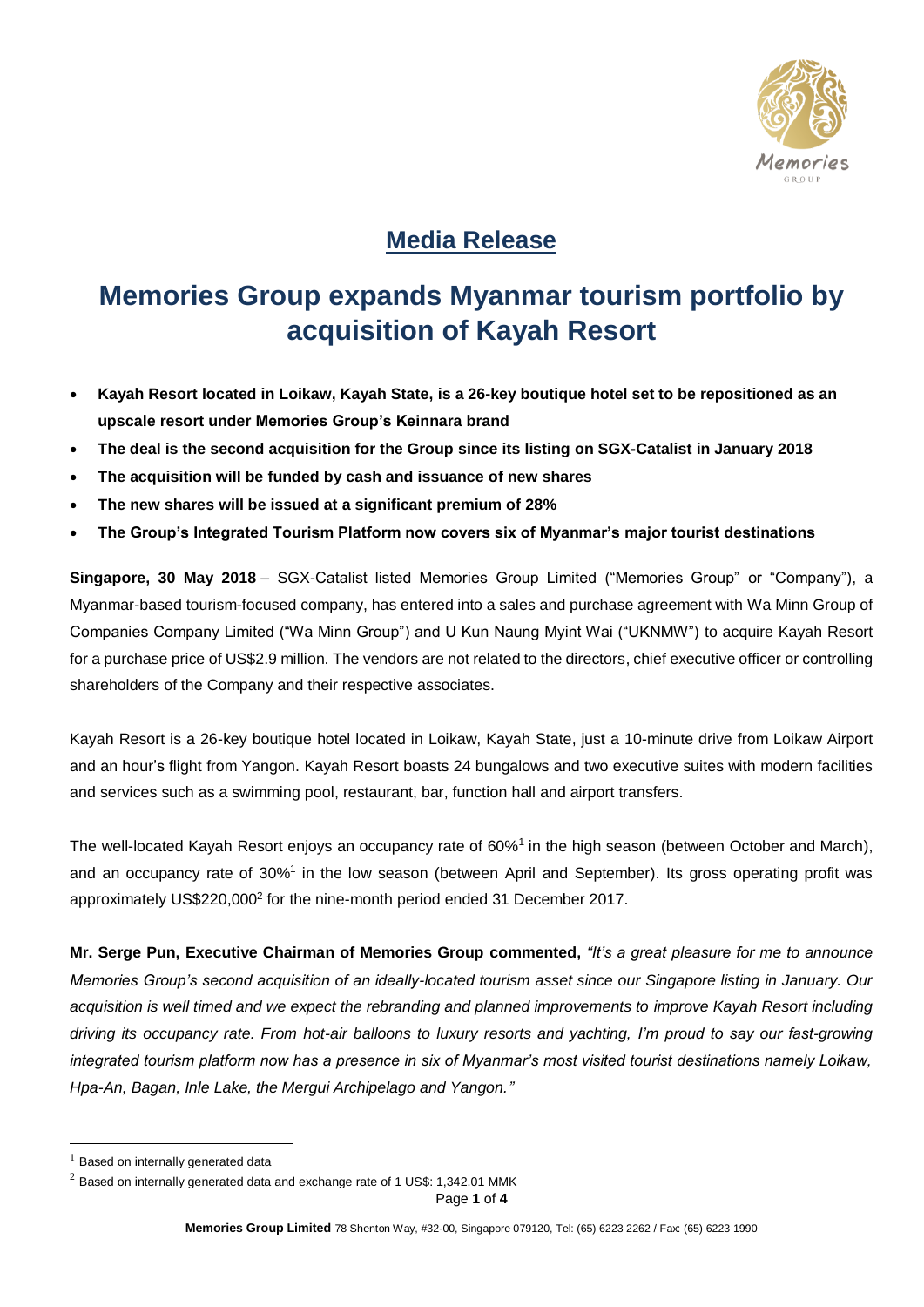

The Group intends to upgrade and enhance Kayah Resort's facilities and reposition it as an upscale resort under the Group's four-star Keinnara brand. Consequently, room rates are expected to be revised to generate better yield for its investment. The purchase price of US\$2.9 million represents an 11x multiplier on the hotel's forecasted average operating profit across FY2019 to FY2021.

The purchase will be funded by a cash consideration of US\$1.45 million representing 50% of the purchase price to be paid to the Wa Minn Group (the "**Cash Consideration**"). The remaining 50% of the purchase price will be funded through the issuance of 7,781,280<sup>3</sup> new ordinary shares of the Company ("**Shares**") at an issue price of S\$0.25 per Share to UKNMW (the "**Consideration Shares**"). The issue price of S\$0.25 per Share represents a 28.2% premium over the weighted average price of the Company's Shares of S\$0.1950 for trades done on the SGX-ST on the preceding market day of the sale and purchase agreement dated 29 May 2018.

Payments of the Cash Consideration and issuance of the Consideration Shares will be made in tranches upon the satisfaction of the prescribed conditions precedent and conditions subsequent. The Company intends to use the proceeds raised from the compliance placement which was completed on 4 January 2018 to fund the Cash Consideration. As at the date of completion, the first tranche<sup>4</sup> shall comprise US\$725,000 in cash (being 50% of the Cash Consideration) and 3,890,640 new Shares (being 50% of the Consideration Shares) which shall be allotted and issued within one month from the date of completion. The Company will rely on the general share issue mandate obtained at the extraordinary general meeting held on 18 December 2017 for the issuance of the Consideration Shares. It will also be making an application to the SGX-ST through its Sponsor for the listing of and quotation for the Consideration Shares on Catalist. The Company will make the relevant announcement upon receipt of the listing and quotation notice from the SGX-ST.

**Commenting on the acquisition, Mr. Pun** added, *"The agreement by the vendor of Kayah Resort to accept new Memories Group's Shares at a premium is an indication of not only his confidence in the Group but also in its management, strategies and plans in growing to become the leading Myanmar tourism player in the country. It also reflects his positive outlook on the tourism sector in Myanmar as a whole and its continued long-term growth."*

<u>.</u>

<sup>3</sup> The number of Consideration Shares is computed based on S\$1,945,320 (being US\$1.45 million at the agreed exchange rate of US\$1:S\$1.3416) at the issue price of S\$0.25 per Share. The Consideration Shares represent approximately 2.21% of the existing issued share capital of the Company of 351,307,182 shares and 2.17% of the enlarged share capital of the Company of 359,088,462 Shares after the issuance and allotment of the Consideration Shares, respectively.

<sup>4</sup> The second tranche shall comprise US\$580,000 in cash (being 40% of the Cash Consideration) and 3,890,640 new Shares (being the remaining 50% of the Consideration Shares) which shall be allotted and issued within one month from the date of satisfaction of the initial conditions subsequent. The final tranche shall comprise US\$145,000 in cash (being the remaining 10% of the Cash Consideration) upon satisfaction of the final conditions subsequent.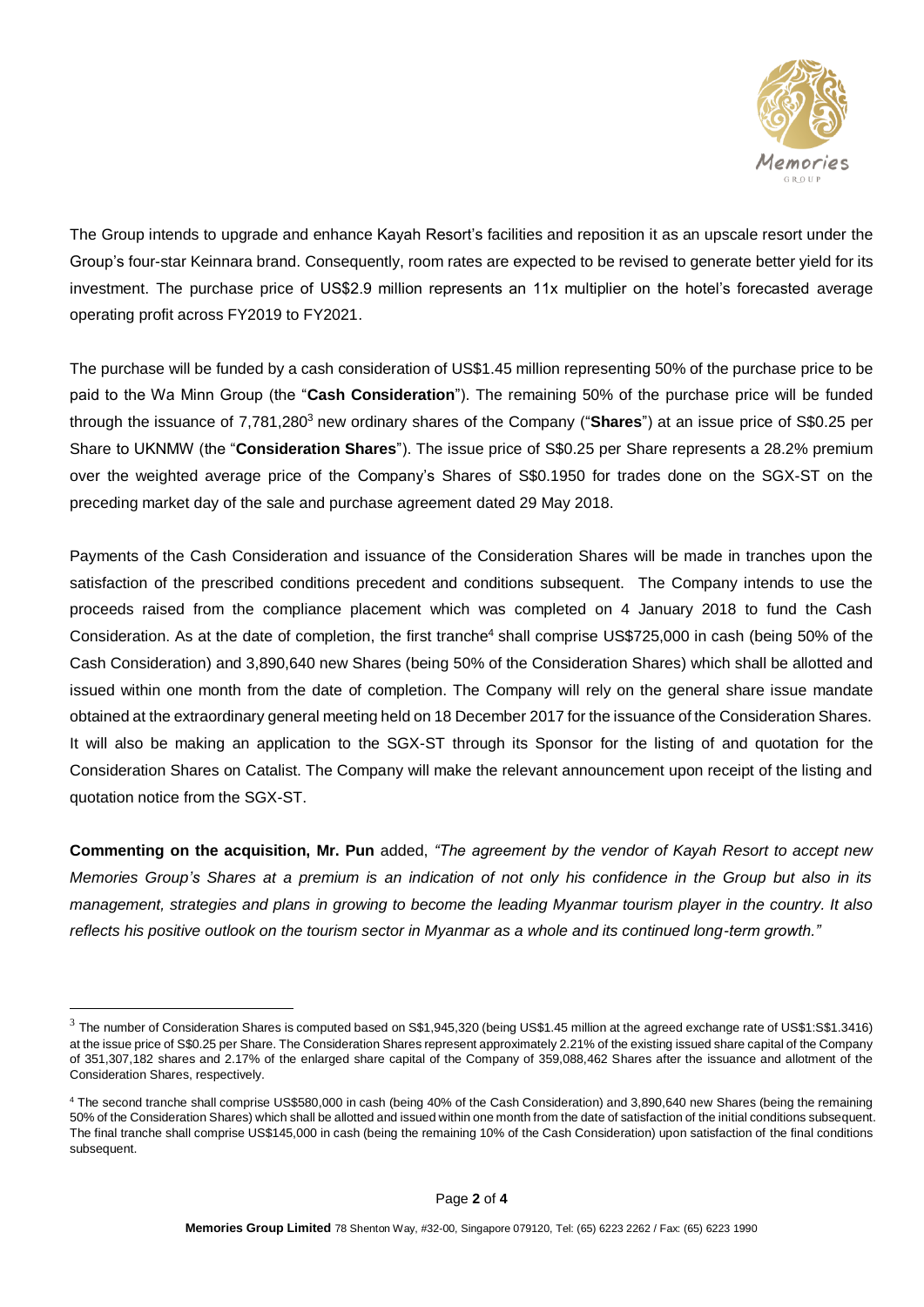

**U Kun Naung Myint Wai, Chairman of the Wa Minn Group** further commented, "*We are delighted to be part of Memories Group through this transaction as we view its corporate values and growth plan to be highly promising.*"

Kayah State in eastern Myanmar is home to many distinctive tribal cultures, but the most internationally known is the Kayan, whose 'long-necked' women have a tradition of wearing metal coils around their necks. Aside from immersion in the different local cultures, Kayah State offers pristine nature, lush landscapes, scenic hikes and an 'off the beaten track' experience to tourists. Another popular attraction is the Kyet Cave in Loikaw, the third longest cave in Myanmar<sup>5</sup>, with an estimated length of 2.2km. Memories Group will also look into enhancing the visitor experience by offering daytrips or excursions for Kayah Resort's guests to explore the Kayah State's attractions and experience the different local tribal cultures.

End.

For more information on Kayah Resort, please visit: http://www.kayahresort.com/

Note: This media release is to be read in conjunction with the Company's announcement issued on SGXNET on 30 May 2018.

## **About Memories Group**

1

Memories Group is a leading tourism company in Myanmar that operates an "Integrated Tourism Platform" which synergistically connects its Experiences, Services and Hotels Segments under the group to provide a seamless, oneof-a-kind experience aimed at creating lasting memories. Its businesses include (i) Balloons Over Bagan, which is an iconic Myanmar tourist attraction, that operates hot air balloon flights in the Bagan and Inle Lake regions; (ii) Burma Boating, which offers premium and luxurious yacht cruises in the Mergui Archipelago; (iii) Bagan Land that is intended to be developed into a commercial and tourism-related hospitality development located in Nyaung U Township, Bagan; (iv) a destination management company branded under Asia Holidays Travel & Tours Co. Ltd; (v) Hpa-An Lodge, a luxury 19-room boutique resort hotel located in the foothill of Mount Zwekabin in Hpa-An Township of Karen State; (vi) Pun Hlaing Lodge, a 46-room unique 'urban resort' located within Pun Hlaing Estate in Hlaing Thayar Township of Yangon, when completed; and (vii) Kayah Resort is a 26-key boutique resort located in Loikaw, Kayah State.

<sup>5</sup> http://www.myanmarcaves.com/reports/Report%20Myanmar%20Cave%20Documentation%202015.pdf